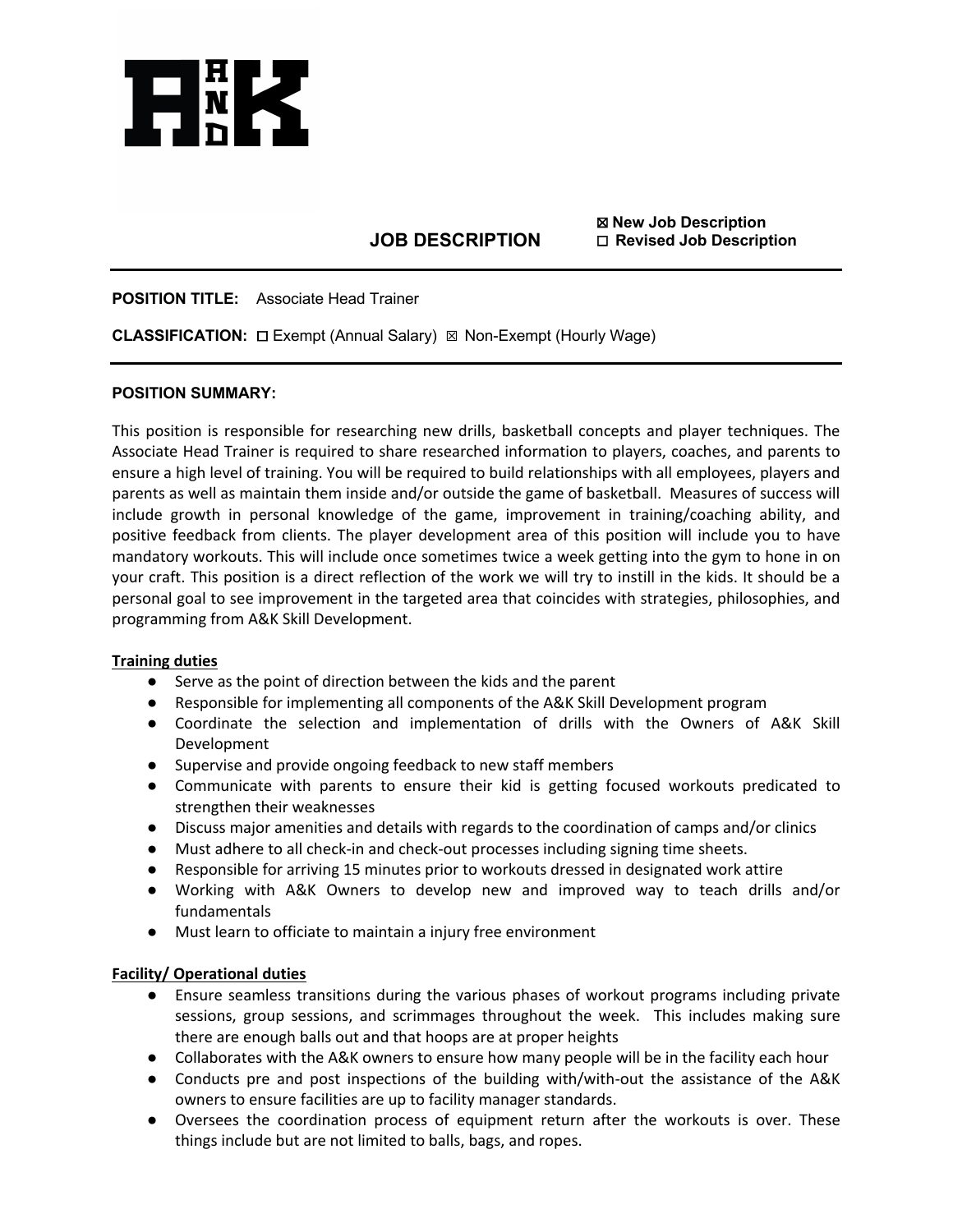- Provide new clients with waivers and information sheets upon their arrival
- Collect payment and store away safely at facility

## **Maintenance & Cleaning**

- Must be able to scrub scuff marks off the floor any given day
- Responsible for being in charge of facility close down procedures
- Must be able to withstand the smell of various cleaning products
- Works directly with the A&K owners to keep informed on damages and things that may need to be cleaned or further wiped

## **Administrative Tasks**

- Communicates across the staff regularly to ensure operational success.
- Organize and manage paperwork received by external parties
- Aid in the facilitation of staff meeting giving valuable input

## **Supervision**

- Supervises a group of kids four to five (4-5) on a semi-regular basis and more regularly be in charge of private sessions on a regular basis.
- Facilitate scrimmage or group play in everyday operations or a camp/clinic setting
- Responsible for supervision and management of any new employee we hire to pass along the correct Attitude and Knowledge

### **Other**

- Serve at camps or day clinics as appropriate.
- Perform all other duties as assigned within the scope, responsibility, and requirements of the position.

### **IN\_HOUSE RESPONSIBILITIES:**

Set goals for performance and deadlines in ways that comply with company's plans and vision and communicate them to your boss. Organize workflow and ensure that employees understand their duties or delegated tasks. Monitor employee productivity and provide constructive feedback and coaching. Oversee and assessing weekly performance to grasp operational success. Must be able to train new employees to fit increasing demand but also have the level of authority to make recommendations.

## **FISCAL RESPONSIBILITY:**

Collect payments via check or cash from clients.

### **CONTACT WITH OTHERS:**

Internal: Has regular contact with children, trainers, parents and facility manager. This will occasionally include coaches. .

External: Has contact with parents, community organizations and prospective clientele in the greater Erie area. While trying to expand into nearby networks,

### **QUALIFICATIONS:**

Experience supervising children of all ages. Demonstrate experience regarding commitment to inclusion and social justice is a must. Case management and serving on-call/crisis response experience is